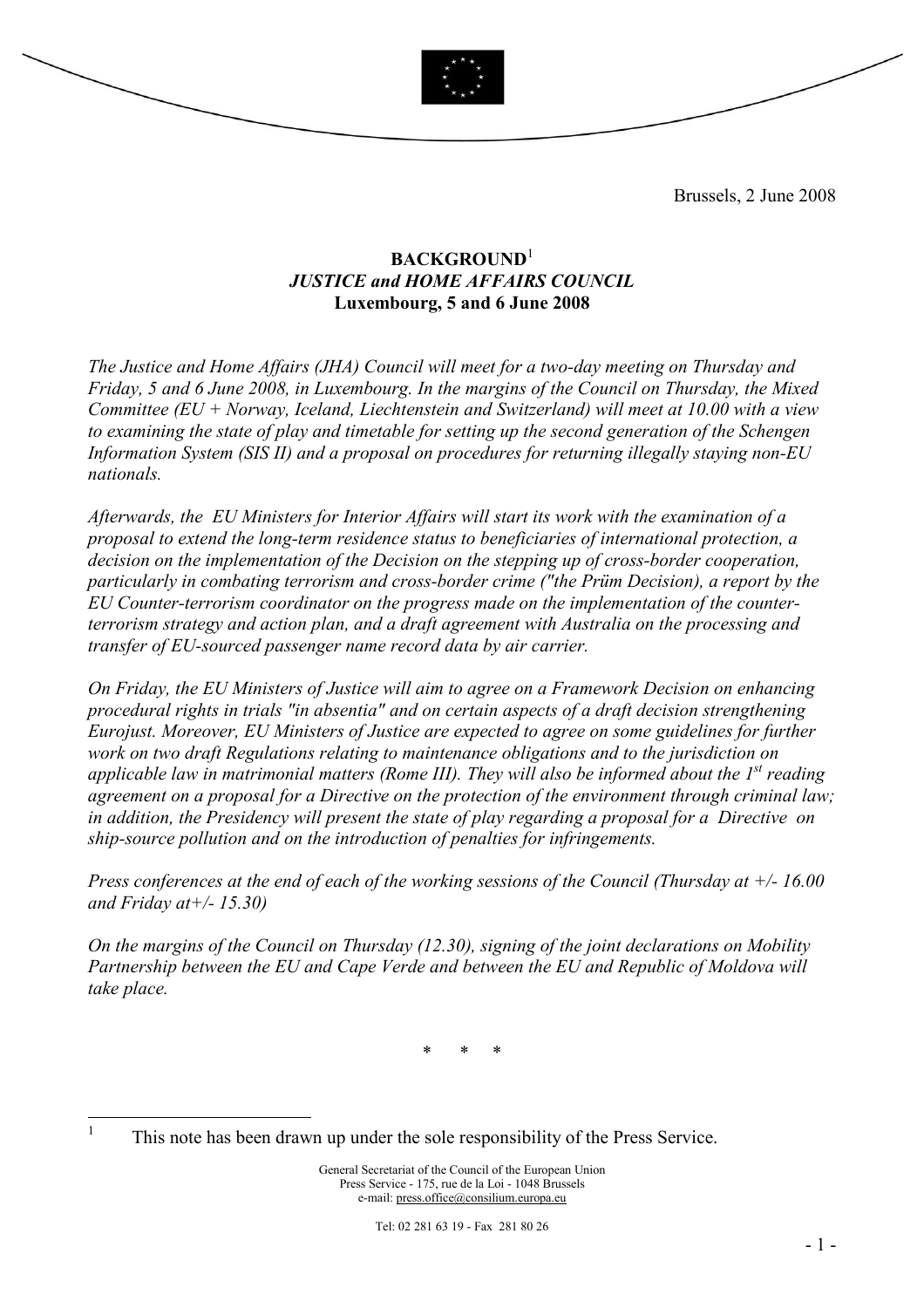### Return of illegally staying third-country nationals

The Presidency will inform the Council/Mixed Committee of the state of negotiations regarding a proposal for a Directive of the European Parliament and of the Council on common standards and procedures in Member States for returning illegally staying third-country nationals (the "Return Directive").

The draft Directive deals with key issues in the policy of return such as the voluntary departure of returnees, the execution of a return decision through a removal procedure, the postponement of removal, the imposition of entry bans as accompanying measure to a return decision, the form of the return decision, the remedies against a return decision and the safeguards for a returnee pending return, the possibility of an accelerated procedure for return in certain cases and the detention of returnees and its conditions.

This proposal was submitted by the Commission in 2005 and has been examined at length, under successive presidencies. It is to be adopted in co-decision with the European Parliament.

On 22 May 2008, the Permanent Representatives Committee (COREPER) gave its support for a draft overall compromise on this proposal and the Presidency is hoping that an agreement in first reading with the European Parliament would be possible on that basis.

The main elements of the text agreed by Coreper can be found in document 9665/08.

### Schengen developments

The Mixed Committee will take note of the state of play of SIS II (second generation Schengen Information System) and examine a detailed schedule for its implementation. According to the draft schedule, the date for migration from SIS  $1 +$  to SIS II is kept to 30 September 2009.

### Extension of long-term resident status to beneficiaries of international protection

The Council will explore the possibilities for an agreement on this proposal.

Council Directive 2003/109/EC determines the status of third-country nationals who are long-term residents (residing more than 5 years in a member state). At the time of the adoption of this Directive, the Council welcomed the Commission commitment to follow it up with a proposal for the extension of long-term resident status to refugees and persons benefiting from subsidiary protection. The new Commission proposal, presented in June 2007, responds to this commitment.

At its meeting on 18 April 2008, the JHA Council noted that a majority of delegations could support the inclusion of both refugees and beneficiaries of subsidiary protection in the scope of the Directive, without any difference of treatment between the categories. Since then, the Presidency has held bilateral contacts with several delegations and prepared a compromise text which will be presented to the Council.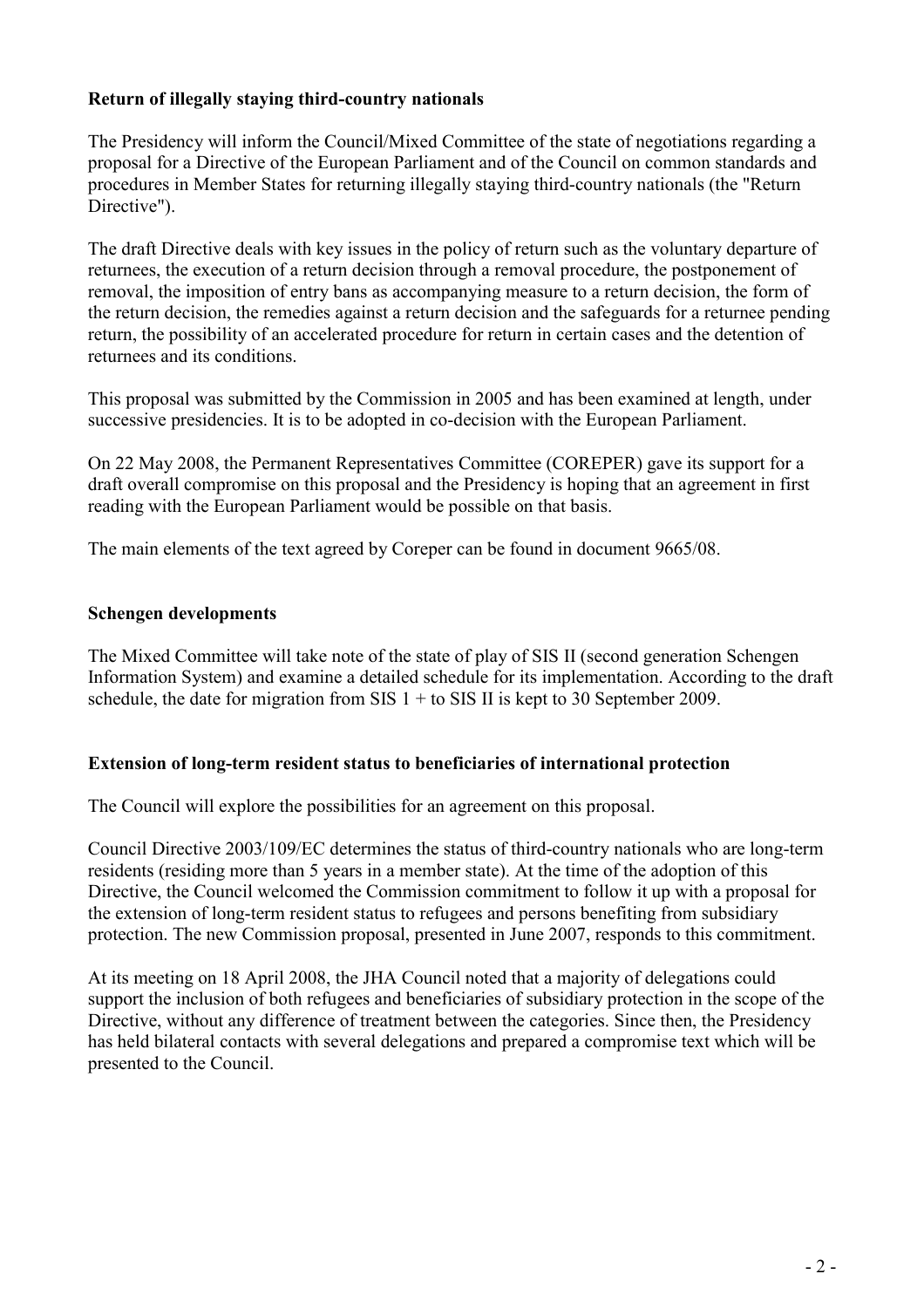It contains the following main elements:

- extension of the Directive to persons granted international protection, i.e. refugees and beneficiaries of subsidiary protection status, but not to persons benefiting from other forms of protection;
- equal treatment for persons granted international protection;
- half of the period between the date on which the application for international protection was lodged and the date on which the relevant residence permit was granted to count for the purpose of calculating the five years period of legal residence;
- application of the Directive starting in 2011.

## Resettlement of the refugees from Iraq

The Council will have a debate on this issue, on the basis of a non-paper which will be presented by the German delegation. It should be noted that at the JHA Council meeting in April, the German minister informed his colleagues about the current situation and the need for urgent action.

## Stepping up cooperation for purposes of prevention and investigation of criminal offences

The Council is expected to reach an agreement on a Decision laying down the necessary administrative and technical provisions for the implementation of a Decision on the stepping up of cross-border cooperation, particularly in combating terrorism and cross-border crime (the "Prüm Decision").

The "Prüm Decision", agreed by the council on June 2007, is designed to improve the exchange of information between authorities responsible for the prevention and investigation of criminal offences.

To this end, the Decision contains rules in the following areas:

- on the conditions and procedure for the automated transfer of DNA profiles, dactyloscopic data and certain national vehicle registration data,
- on the conditions for the supply of data in connection with major events with a cross-border dimension,
- on the conditions for the supply of information in order to prevent terrorist offences, and
- on the conditions and procedure for stepping up cross-border police cooperation through various measures.

The implementing Decision will establish those common normative provisions which are indispensable for administrative and technical implementation of the forms of cooperation set out in the Prüm Decision, especially for automated exchange of DNA data, dactyloscopic data and vehicle registration data.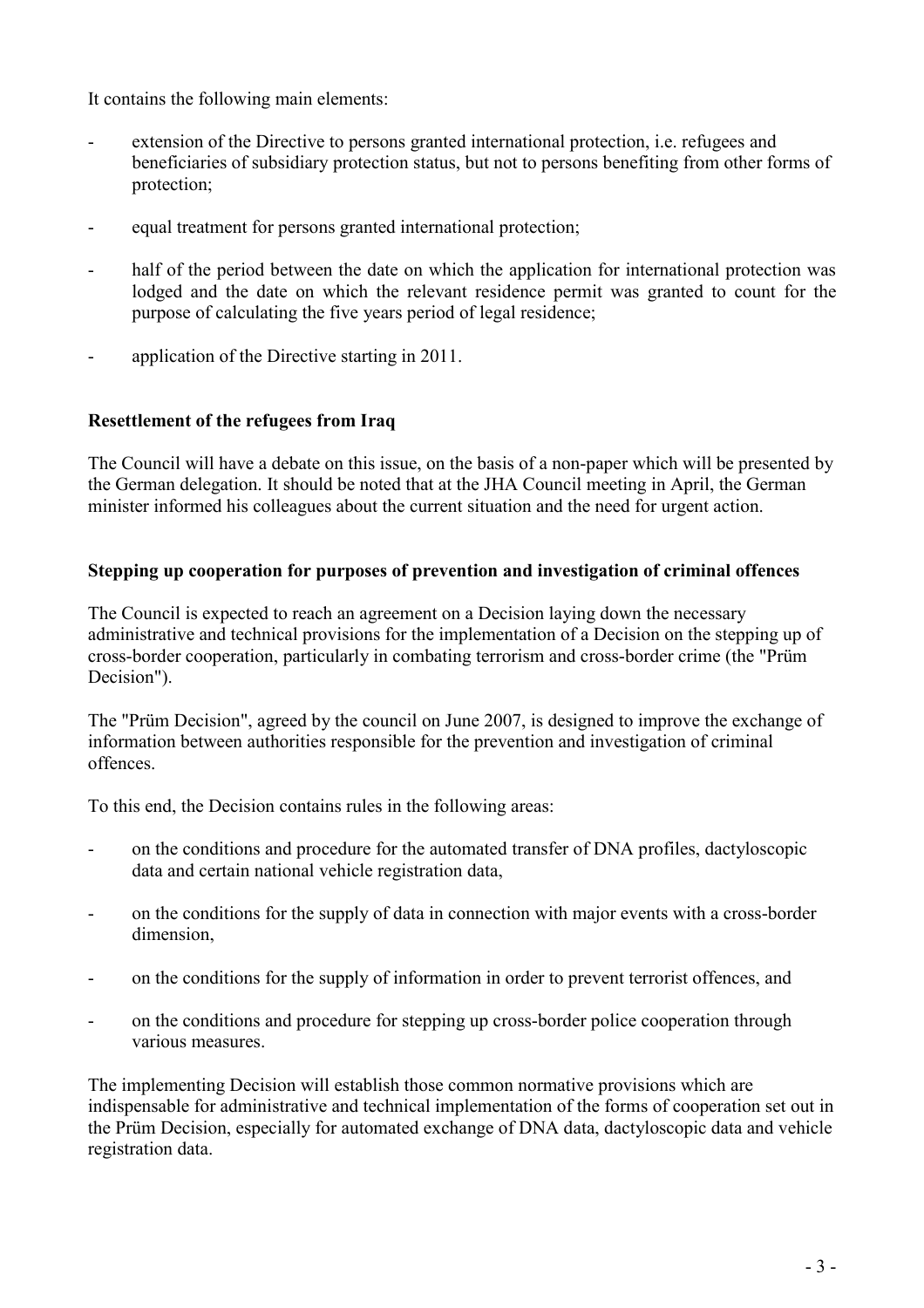## Terrorism - Report by the EU Counter-Terrorism Coordinator

The EU Counter-Terrorism Coordinator, Gilles de Kerchove, will present to the Council his report on the implementation of the strategy and action plan to combat terrorism (doc. 9416/1/06).

This report, which is a response to the European Council's request for a report every six months, summarises progress since December 2007 and the state of play regarding ratification of the conventions and implementation of the legislative acts regarded as having priority.

Mr de Kerchove will also present his priorities for further action in the field of EU counterterrorism (doc. 9417/08), in particular on information sharing, the issue of radicalisation, and on technical assistance to non-EU countries.

In December 2005 the European Council adopted the European Counter-Terrorism Strategy, which has provided the framework for EU activity in this field.<sup>2</sup> The strategic commitment of the Union is to combat terrorism globally while respecting human rights, and to make Europe safer, allowing its citizens to live in an area of freedom, security and justice. The Strategy groups all actions under four headings - PREVENT, PROTECT, PURSUE, RESPOND. The Revised Action Plan follows this pattern, with the objective of setting out clearly what the EU is trying to achieve and the means by which it intends to do so.

## Agreement with Australia on transfer of passenger name record

The Council will approve the signing of the Agreement between the European Union and Australia on the processing and transfer of EU-sourced passenger name record (PNR) data to the Australian Customs Service.

On 28 February 2008 the Council decided to authorise the Presidency, assisted by the Commission, to open negotiations for this Agreement. Those negotiations have been successful and a draft Agreement has been drawn up.

The Agreement contains detailed assurances for the protection of PNR data transferred from the EU concerning passenger flights to or from Australia.

Australia and the EU will periodically review the implementation of the Agreement, so as to allow them, in the light of such a review, to take any action deemed necessary.

### Protection of the environment through criminal law

The Presidency will inform the Council of a first reading agreement reached on 21 May 2008 with the European Parliament on a proposal for a directive on the protection of the environment through criminal law.

Once formally adopted by both Institutions, the Directive will establish a minimum set of conducts that should be considered criminal offences throughout the EU when unlawful and committed intentionally or with at least serious negligence. Inciting, aiding and abetting of such conducts will equally be considered a criminal offence.

 $\frac{1}{2}$ 14469/4/05 REV 4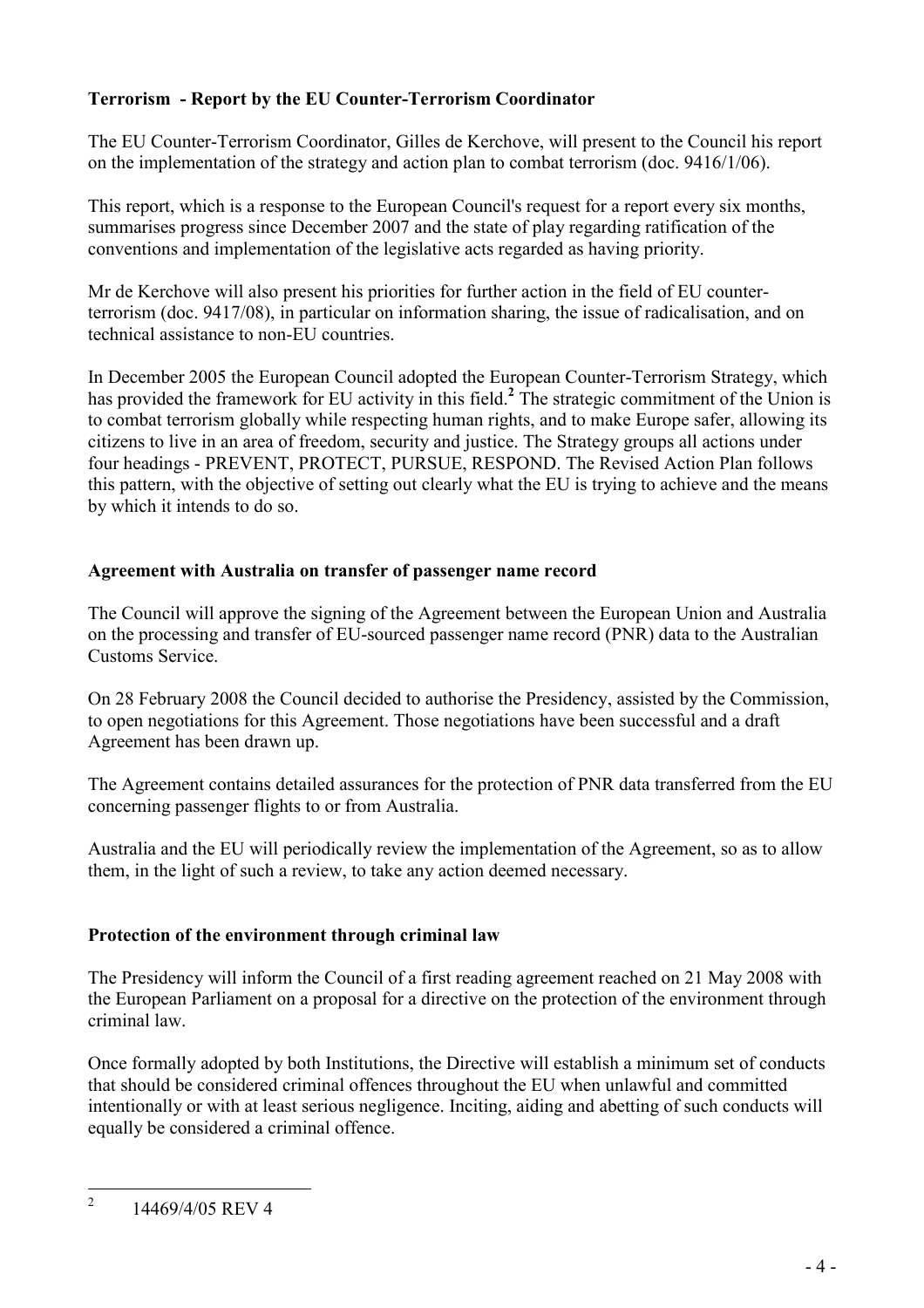Those conducts are:

- the discharge, emission or introduction of materials or ionising radiation into air, soil or water, which causes or is likely to cause death or serious injury to any person or substantial damage to the environment (quality of air, quality of soil, quality of water, animals or plants);
- the collection, transport, recovery and disposal of waste, which causes or is likely to cause death or serious injury to any person or substantial damage to the environment;
- the shipment of waste, whether executed in a single shipment or in several shipments which appear to be linked;
- the operation of a plant in which a dangerous activity is carried out or in which dangerous substances or preparations are stored or used and which, outside the plant causes or is likely to cause death or serious injury to any person or substantial damage to the environment;
- the production, processing, handling, use, holding, storage, transport, import, export and disposal of nuclear materials or other hazardous radioactive substances which causes or is likely to cause death or serious injury to any person or substantial damage to the environment;
- the killing, destruction, possession, taking and trading of specimens of protected wild fauna or flora species, except for cases when the conduct concerns a negligible quantity of such specimens and has a negligible impact on the conservation status of the species;
- any conduct which causes the significant deterioration of a habitat within a protected site;
- production, importation, exportation, placing on the market or use of ozone-depleting substances.

Each Member State shall take the necessary measures to ensure that these offences are punishable by effective, proportionate and dissuasive criminal penalties.

### Ship-source pollution

The Council will take note of the state of play regarding a proposal for a Directive of the European Parliament and of the Council amending Directive 2005/35/EC on ship-source pollution and on the introduction of penalties for infringements.

In the aftermath of major accidental oil spills and the increasing uncontrolled operational discharges of polluting substances from ships at sea, the Commission proposed in 2003 a Directive providing that ship-source pollution should be considered as criminal offence and consequently should be subject to criminal penalties. The Commission also proposed a Framework decision providing for the approximation of criminal penalties' levels for the ship-source pollution criminal offences.

These two instruments were adopted by the Council in 2005. But the Court of Justice annulled the above-mentioned Framework Decision in 2007 considering that it was adopted by the Council on a wrong legal basis.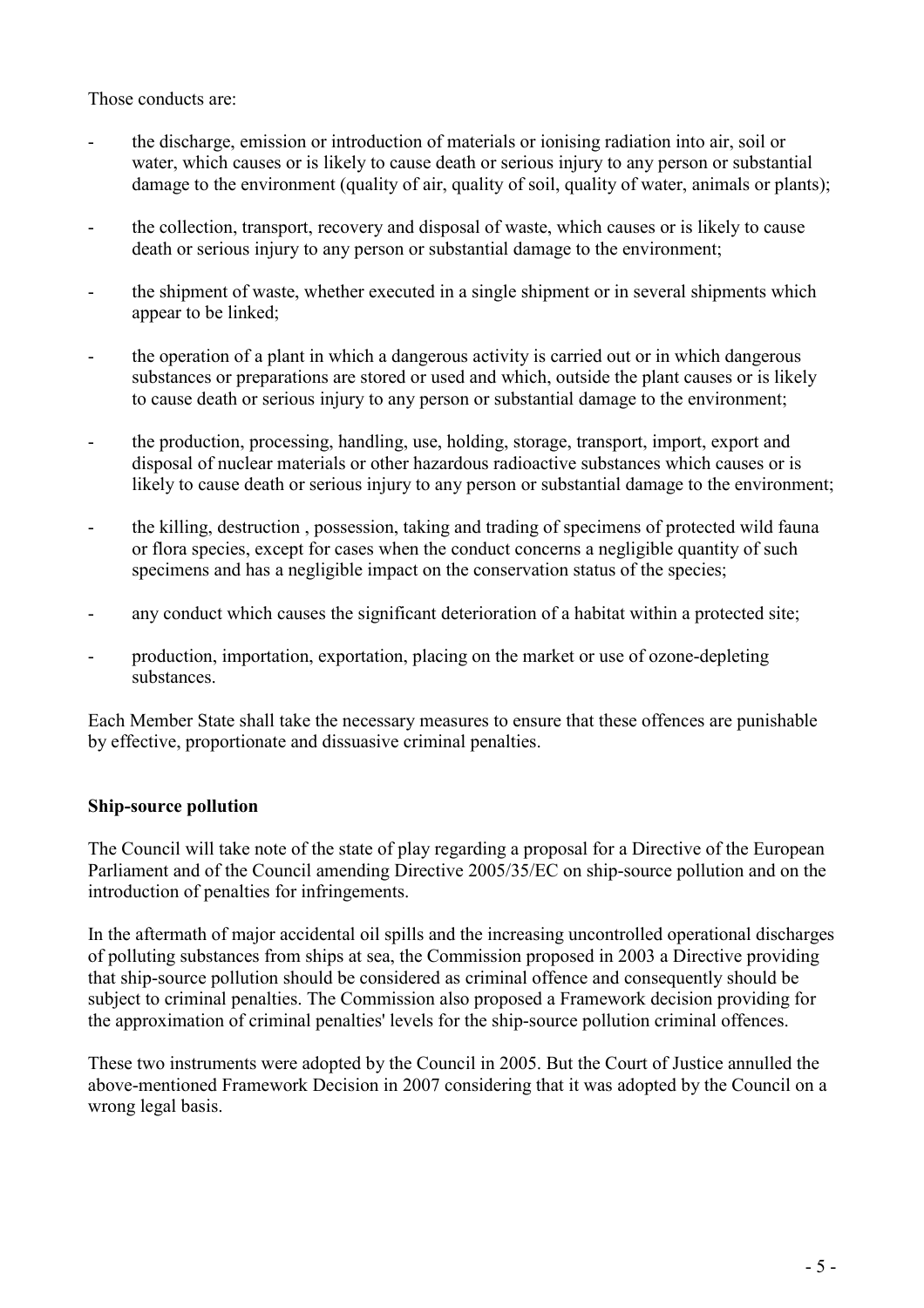The Commission therefore proposed in March 2008 a new Directive with a view to filling the legal vacuum created by the annulment by the Court. The examination of the proposed Directive started under Slovenian Presidency and will continue under successive Presidencies.

### Enforcement of decisions rendered in absentia

The Council will aim to reach a general approach on a draft Framework Decision on enhancing the procedural rights of persons and fostering of the application of the principle of mutual recognition in respect of decisions rendered in the absence of the person (trials in absentia).

The aim of the proposal is to determine clear and common grounds for non-recognition of decisions rendered following a trial at which the person concerned did not appear. Therefore it will allow the executing authority to execute a decision despite the absence of the person at the trial, while fully respecting the persons' right of defence. Such changes will require amendment of the existing instruments on mutual recognition (Framework Decisions on the European arrest warrant, on the financial penalties, on the confiscation orders, on the imposing custodial sentences or measures involving deprivation of liberty for the purpose of their enforcement, and on the supervision of probation measures and alternative sanctions). The new provisions should also serve as a basis for future instruments in this field.

Once adopted, the Framework Decision will overcome legal uncertainty over the mutual recognition of judgments rendered in the absence of the person concerned *(in absentia)*. In addition to new information obligations, the text will establish that member states should recognise judgments rendered in the absence of the person concerned where he or she has been given a right to a retrial.

### Eurojust

The Council will discuss certain articles of a draft Decision on the strengthening of Eurojust. In particular, it will examine articles related to the 24/7 on-call coordination, the exercise of powers of national members, Eurojust national coordination system, and the exchange of information between the member states and national members.

During its meeting of 18 April 2008, the JHA Council already reached a general approach on some articles related to Eurojust's composition, tasks, status of its national members and staff.

This proposal for reinforcing Eurojust was submitted on January 2008 by Slovenia, France, the Czech Republic, Sweden, Spain, Belgium, Poland, Italy, Luxembourg, the Netherlands, Slovakia, Estonia, Austria and Portugal.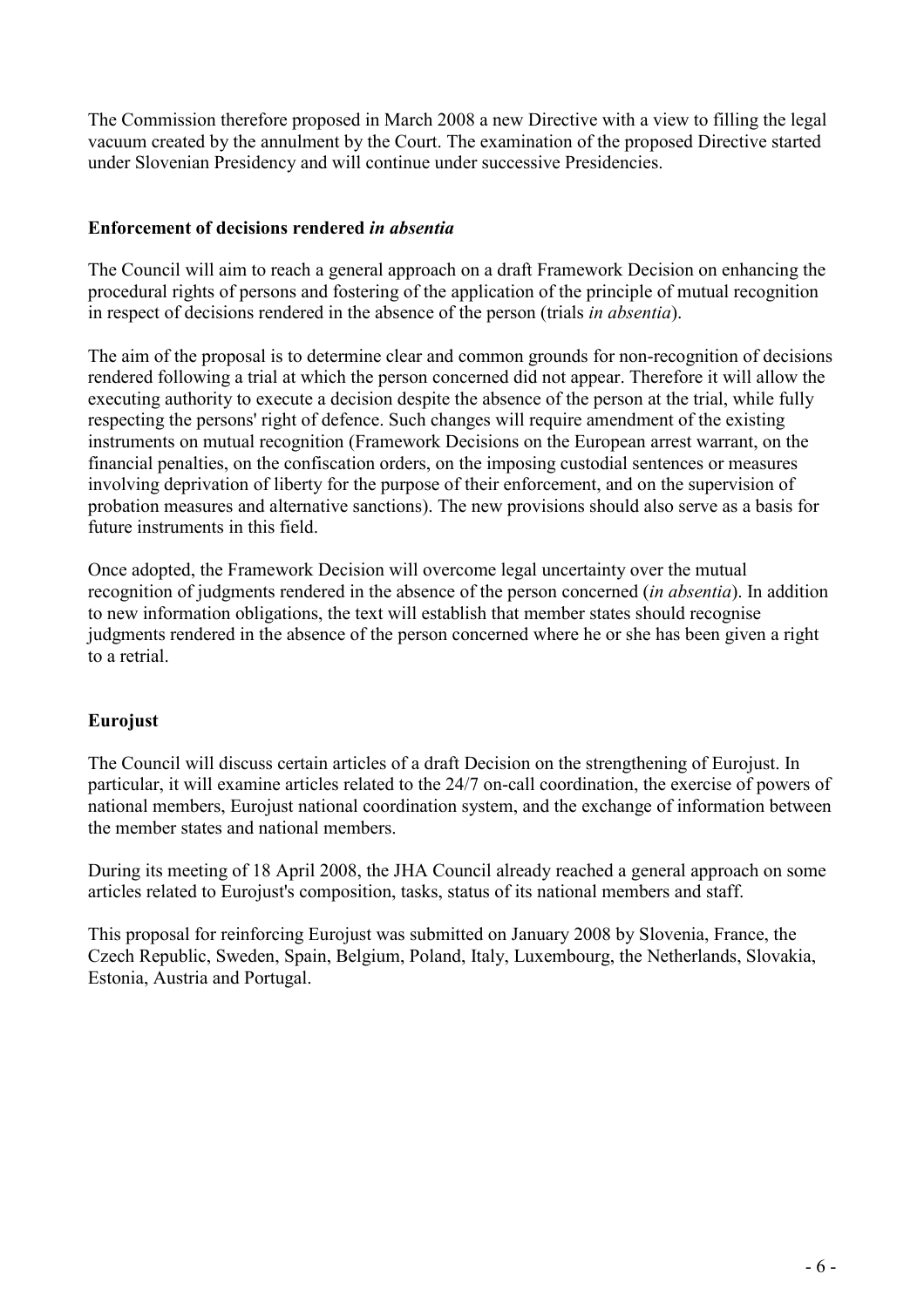### Maintenance obligations

The Council will discuss a set of political guidelines of a proposal on maintenance obligations. The guidelines contain a compromise solution on six components of this draft Regulation and thus set out the framework for further discussions on this file. The Council will try to agree on the principal goal of the Regulation - complete abolition of exequatur on the basis of harmonised applicable law rules.

The ambition of the proposal is to eliminate all obstacles which still today prevent the recovery of maintenance within the European Union, in particular the requirement of exequatur procedure. By abolishing this procedure all decisions on maintenance obligations would be allowed to circulate freely between the Member States without any form of control in the Member State of enforcement and this would significantly speed up the recovery of maintenance owed. It would enable the creation of a legal environment adapted to the legitimate expectations of the maintenance creditors. The latter should be able to obtain easily, quickly and, generally, free of charge, an enforcement order capable of circulation without obstacles in the European area of justice and enabling regular payment of the amounts due.

The six elements of the compromise refer to the scope, jurisdiction, applicable law, recognition and enforceability, enforcement and a review clause.

### Jurisdiction and applicable law in matrimonial matters (Rome III)

The Council will have a debate on a proposal for a Council Regulation on rules concerning applicable law in matrimonial matters (Rome III).

The purpose of this Regulation is to provide a clear and comprehensive legal framework (covering both jurisdiction as well as applicable law rules in matrimonial matters) and allowing the parties a certain degree of autonomy in choosing the competent court and applicable law in case of divorce.

Spouses would be allowed to choose a competent court or the law applicable to divorce. In the absence of a choice of law by the spouses, the text would introduce conflict-of-law rules. According to the proposal, there is a cascade of connecting factors: the divorce is governed by the law of the country of habitual residence of both spouses, failing that, by that of the last habitual residence of the spouses if one of them still resides there; failing that, of the common nationality of the spouses or, failing that, by the law of the forum. The conflict-of-law rules of the proposal aim at ensuring that, wherever the spouses lodge their request for divorce, the courts of any Member State would normally apply the same substantive law (avoiding of "forum shopping").

It should be noted that the instrument will be of universal application. This means that the Regulation would also apply if the law applicable is that of a third State. Therefore, according to the proposal, courts have to apply either their own substantive law, that of another Member State or that of a third State (e.g. Switzerland, a US State or Turkey).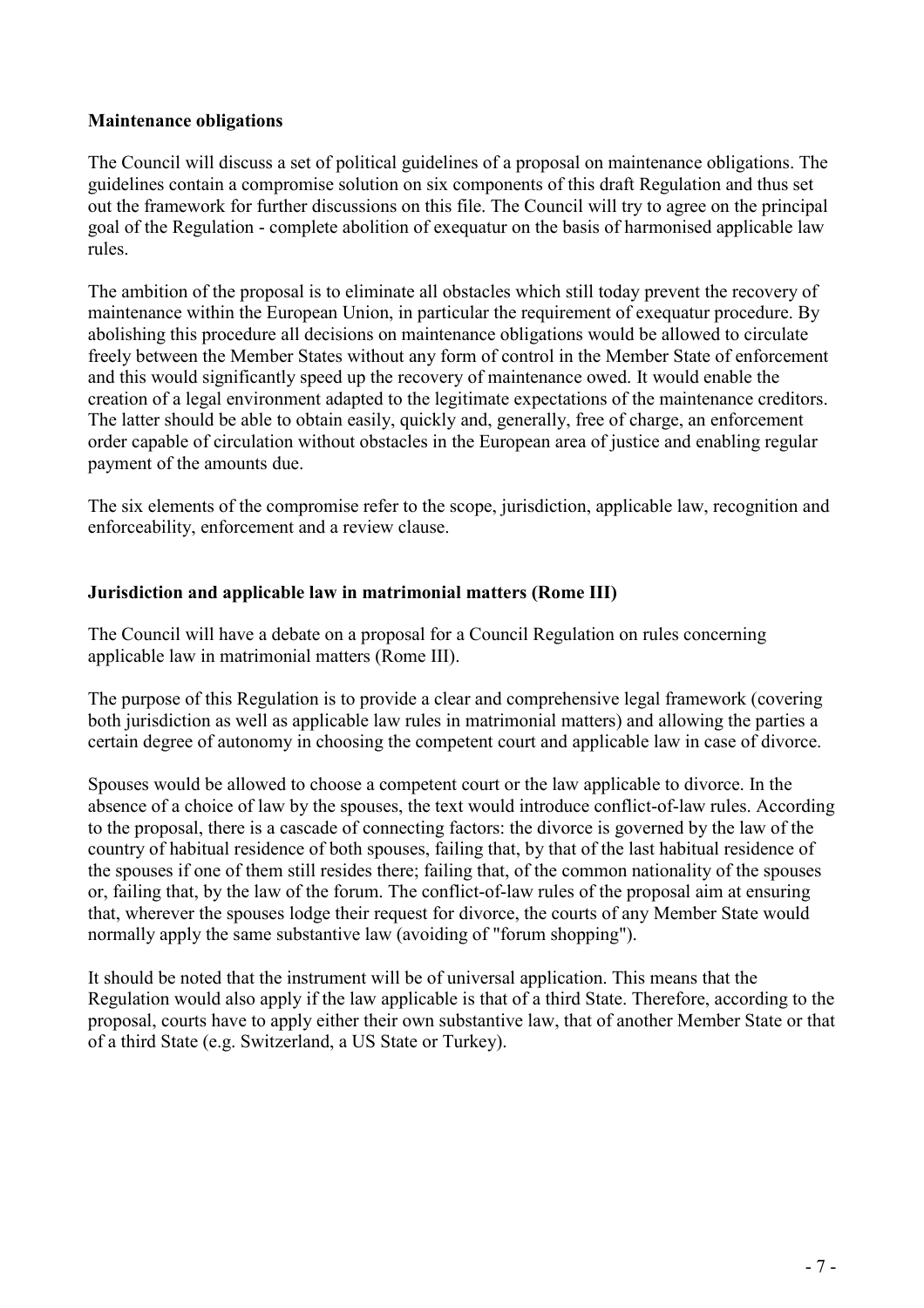It should be noted that the Regulation needs unanimity of the Member States to be adopted and that so far the attempts made by the Presidency failed because of the concerns of some Member States. The goal of the Presidency is to establish at the Council that all possibilities for a compromise have been exhausted, that a large majority of delegations supports the objectives of this proposal and to disscuss the possibility of enhanced cooperation between some Member States on this file.

# E-justice

The Council will take note of a report on progress made during the Slovenian Presidency on ejustice.

In particular, the report describes the work done on a prototype for a European e-justice portal, its content, videoconferencing, getting access to electronic registers, etc.

It also describes priorities for further work, such as:

- introducing additional sets of content to the e-Justice portal in particular relating to legal aid, mediation and translation;
- continuing the creation of conditions for the networking of insolvency registers and to the extent possible discussing the possibilities to create the conditions for the networking of commercial and business registers and land registers;
- giving all the necessary technical assistance to facilitate the networking of criminal records;
- finalising technical preparations for the use of IT for the European payment order procedure, in full compliance with Regulation (EC) No 1896/2006 by the end of November 2008;
- facilitating the use of video-conferencing technology for communication in cross-border proceedings, in particular for the taking of evidence and interpretation;
- completing technical work by the end of December 2008 on the concept of authentication and securisation in the context of the portal and continuing technical work on interoperability and standardisation.

### External dimension of Justice and Home Affairs (JHA)

The Council will take note of the progress made regarding the implementation of the strategy for the external dimension of JHA.

This strategy, adopted by the Council in December 2005, can be seen as one of the practical expressions of the wider European Security Strategy adopted by the European Council in 2003. It aims at both setting thematic priorities, clarifying underlying principles, reviewing mechanisms and tools and presenting EU structures and processes which are involved in the field of JHA-RELEX policies.